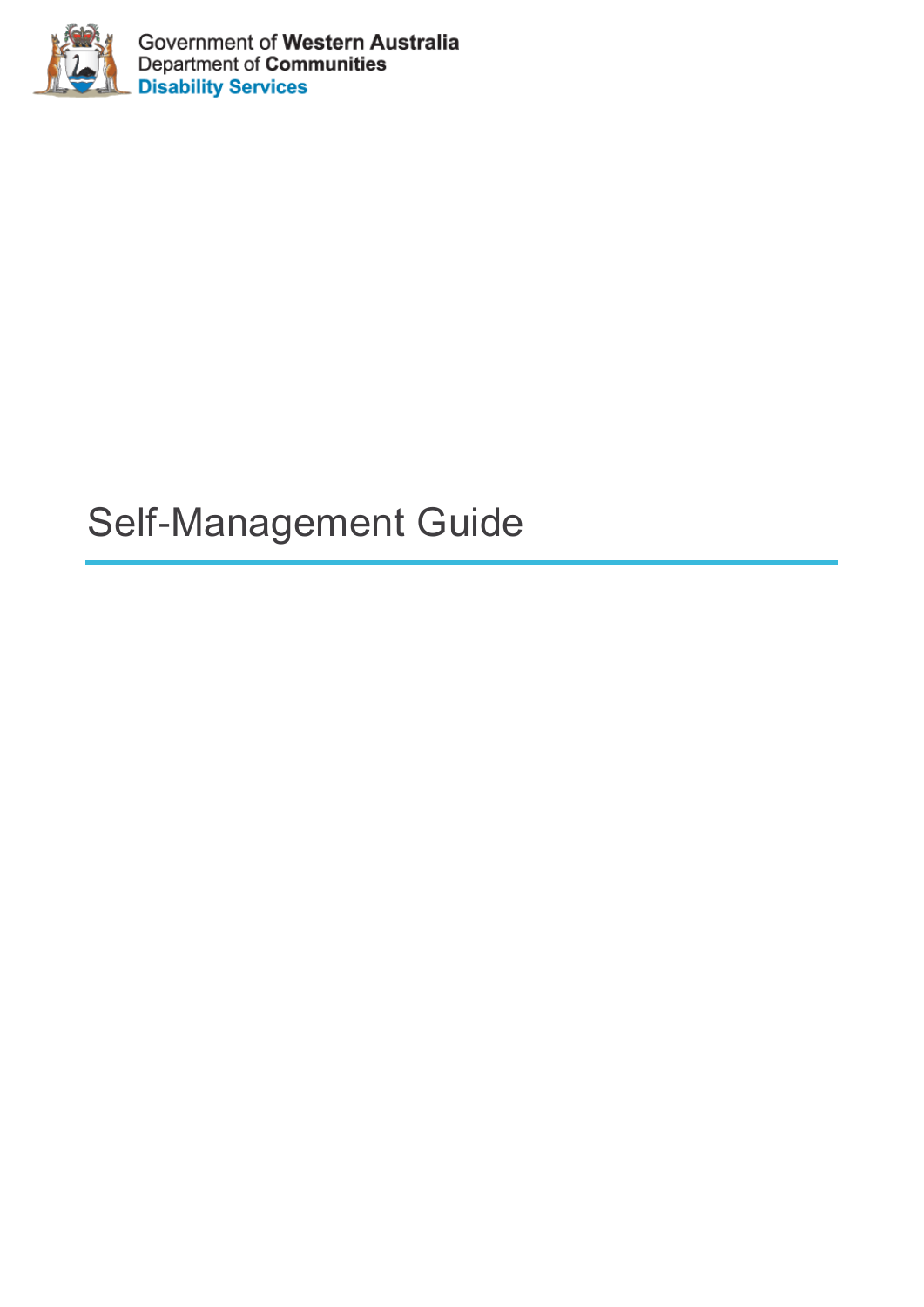# **Contents**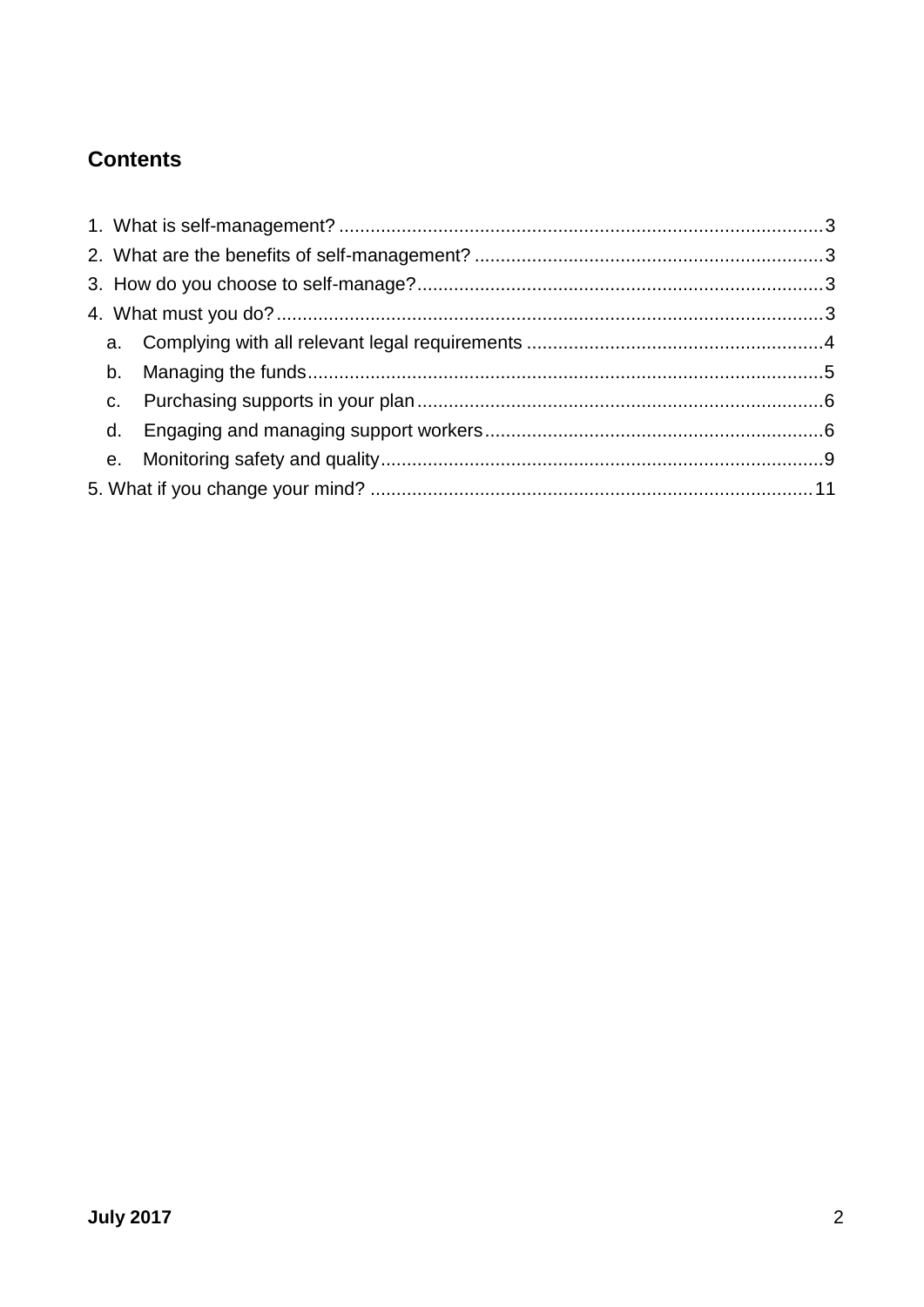# **1. What is self-management?**

In Western Australia (WA), self-management refers to funded supports in an individual plan being managed by either a person with disability or a representative acting on the person's behalf.

# **2. What are the benefits of self-management?**

Self-management enables you to maximise the flexibility you have over the supports and services you use. You can plan, design, direct and organise these services and supports to meet your needs and your preferences.

Self-management can also provide an opportunity for you to build your confidence and abilities to manage your supports.

# **3. How do you choose to self-manage?**

If you wish to self-manage some or all of your plan's supports, the Department of Communities (Disability Services) is committed to helping make this happen where possible. Your Local Coordinator will outline the tasks and responsibilities involved with managing your supports as set out in the Self-Management Checklist (see Appendix 1).

Your Local Coordinator can connect you to people and resources who can help you build the skills and knowledge you might need to successfully self-manage.

If you decide you would like to self-manage some or all of your funded supports, you need to complete the Self-Management Checklist with your Local Coordinator.

Your Local Coordinator will need to approve self-management, and you and your Local Coordinator will need to sign the Acceptance of Grant Funds Agreement (see Appendix 2). This is a legal document, so it is important you read all the terms and conditions carefully. The signed Acceptance document will be retained by Communities and you will be given a copy for your records.

# **4. What must you do?**

There are several things you need to do when you self-manage your funded supports. These include:

- a. complying with all relevant legal requirements
- b. managing the funds
- c. purchasing supports and services in your individual plan
- d. engaging and managing support workers (if that's in your plan)
- e. monitoring the safety and quality of your supports.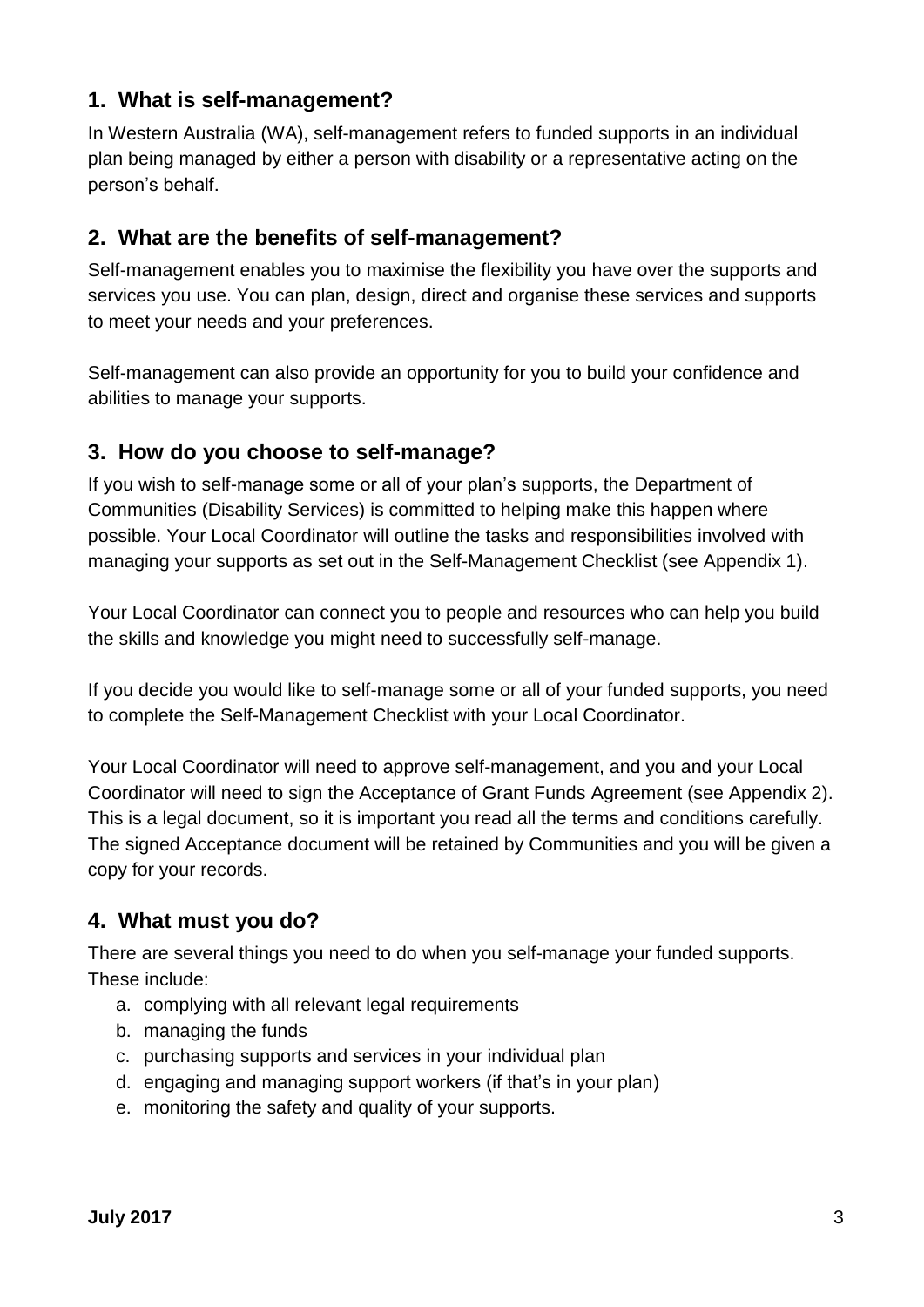#### **4a. Complying with all relevant legal requirements**

If you choose to self-manage your supports, there are several legal obligations you need to be aware of and comply with. These obligations relate to how you spend the funds and how you engage your supports and services.

If you are a representative acting on behalf of a person, you have additional obligations under self-management. You will either be acting as the person's agent (taking action on their behalf in accordance with the person's decisions), or be acting in your own capacity (making decisions and taking action based on your understanding of the person's wishes and preferences). You need to understand the legal implications of managing the person's funds and supports. If you are uncertain what the legal implications are, you should seek independent legal advice.

This guide provides you with information about what you need to consider. Your Local Coordinator can suggest other information that will help you, but they cannot give financial or legal advice.

Only a lawyer, an accountant or the Australian Taxation Office are able to consider your specific circumstances and advise you on your legal obligations.

#### **Engaging support workers**

Most people who self-manage engage their own support workers. There are different ways to hire support workers. You can engage someone as an employee, as an independent contractor, or as an employee of their own business.

Your legal obligations may differ depending on whether your support worker is your employee or an independent contractor. If you are uncertain, you should seek your own legal advice.

Laws can change and you will need to stay informed of any changes so that you can meet relevant requirements. You may wish to get more information about these obligations. Western Australia's Individualised Services (WAiS) has information resources on engaging your own support workers (see **Other Resources** at the end of this guide).

#### **Safety and health**

A person who engages a support worker directly has the duties of an employer under occupational safety and health legislation. These duties include:

- **Providing a safe work environment**
	- o Do an environmental assessment to find hazards before they result in injury
	- o Make sure that equipment the worker needs to use is in working order, and that the worker know how to use it safely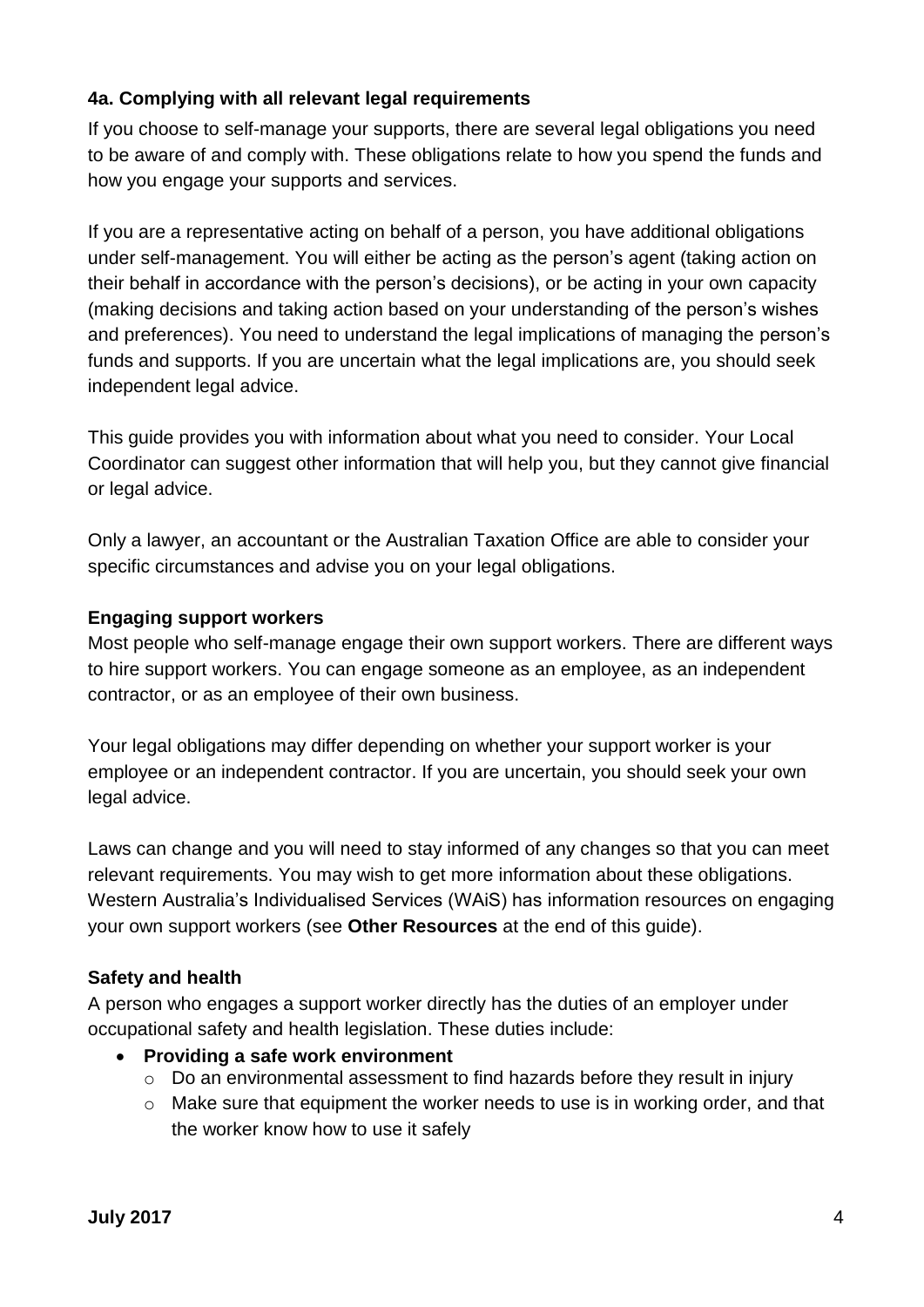- o Provide gloves, first aid kits and other products that will protect the worker from infection and disease
- o Make sure any vehicle that the worker uses is safe (including their own)
- o Make sure that medications, cleaning products and other chemicals a worker might use are not hazardous or are in their original containers, and that workers know what to do to use them safely.

#### **Providing information and training**

- $\circ$  Tell workers about potential injury hazards and ways to control them (e.g. if the worker needs to get something stored above their head, make sure you provide an appropriate stepladder, tell the worker where it is stored and when to use it)
- $\circ$  Train workers in techniques that prevent injury (e.g. manual handling)
- o Tell workers about what to do in emergency situations or when they need help
- o Make sure workers know about common communicable diseases (like Hepatitis B) and how to avoid them.

#### **Investigating problems**

If your worker tells you about a situation that might cause or has caused injuries or disease, you must investigate the issue and do what you can to fix it.

Worksafe WA is a source of information regarding health and safety obligations for people who engage their own support workers. It is important to remember that your home will be considered a workplace in many instances, and you must make sure it is a safe and healthy environment for your workers.

General information on a range of workplace health and safety issues is available here: <https://www.commerce.wa.gov.au/worksafe/safety-and-health-topics-0>

#### **4b. Managing the funds**

Self-managed funds are provided to help you meet the goals in your individual plan. The funds have to be spent in ways that align with your plan and comply with relevant laws.

You need to establish and maintain a separate bank account reserved solely for selfmanaged funds received in advance. For funds received in arrears (reimbursement), it is recommended that you also maintain a separate bank account. Your Local Coordinator will discuss reimbursement with you if this applies to you.

Funds to provide a maximum of 12 weeks support at a time will be put into this account. The amount paid may vary depending on:

• the total value of funded supports in your plan - if it's a small amount, the funds may be advanced in one payment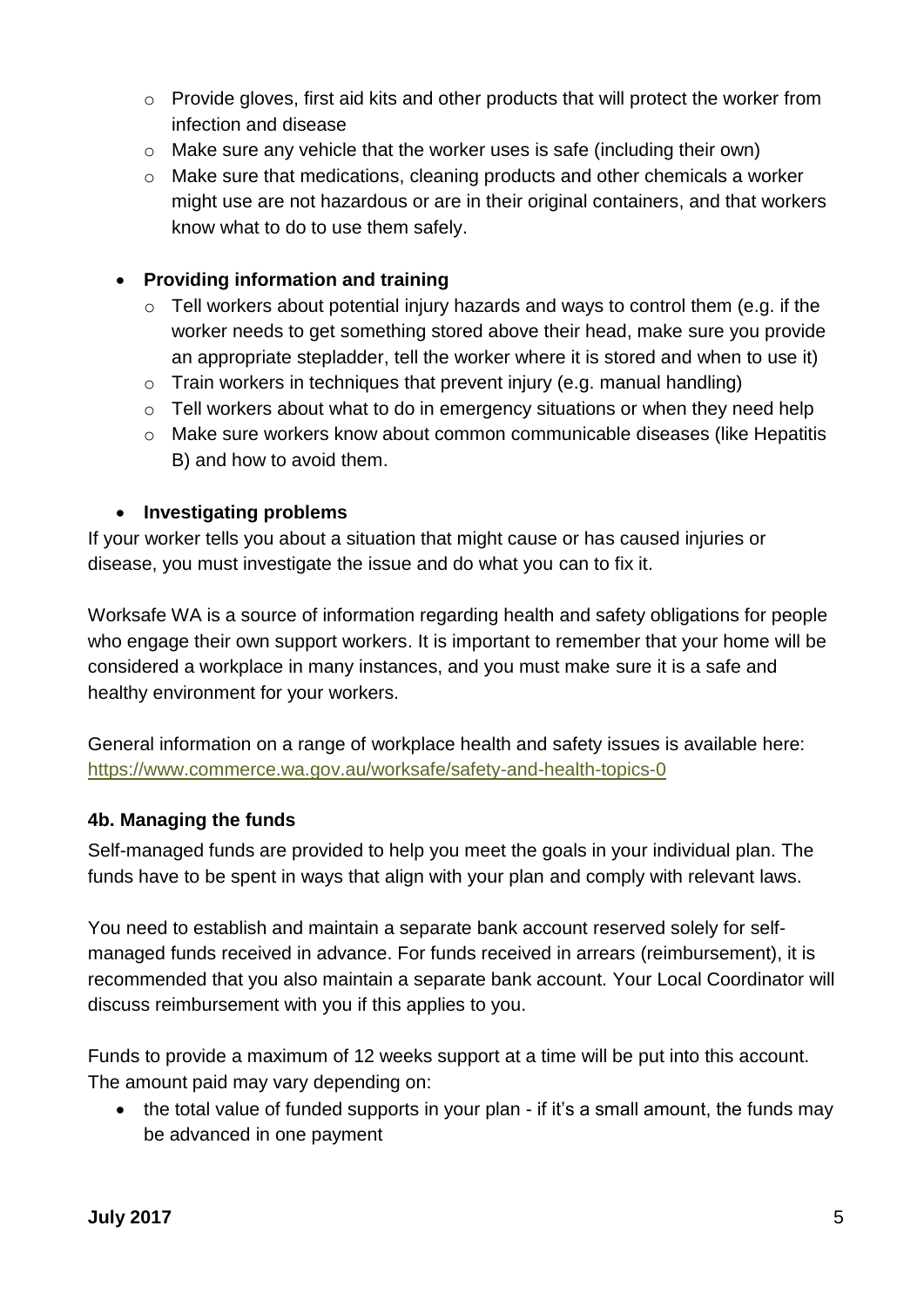- the timing of the supports if you are buying a support or service at a particular time, such as workers' compensation insurance for the year, the funds may be advanced in the regular payment before the planned purchase
- how well you have been able to self-manage in the past if you have had challenges with self-management, smaller amounts may be advanced to you until you are able and feel confident to manage larger sums.

Your Local Coordinator will introduce you to your Operations Support Officer, who is responsible for managing funding acquittals and releasing funds. The Operations Support Officer will provide you with support to acquit the self-managed funds.

## **4c. Purchasing supports in your plan**

It is your responsibility to spend the self-managed funds on supports and services as agreed in your plan, and to keep proper records of these purchases or payments.

# **Using funds as agreed**

Your plan will be reviewed at least every 12 months. The self-management of funded supports will be reviewed as part of the overall plan review.

If you use the funds to purchase things that don't align with your plan's strategies and goals, you may be asked to repay those funds. The approval for you to continue selfmanaging may also be withdrawn. You, your Local Coordinator and your Operations Support Officer will all monitor how the funds are used.

# **Accounting for the funds**

It is your responsibility to make sure you have records to show the funds have been used for the agreed purpose. These records will usually include:

- signed documentation by the person or organisation providing the support showing that they have provided the support and been paid for it
- receipts for goods or services that have been purchased.

The Operations Support Officer cannot release any funds when there are receipts outstanding for two previous advances.

# **4d. Engaging and managing support workers**

Many plans will include a provision for you to engage support workers to assist you to achieve your goals. Self-managed funds cannot be used to engage family members to act as support workers.

If you are engaging support workers, the funds provided for this will enable you to:

 recruit and engage support workers to provide the support identified in your individual plan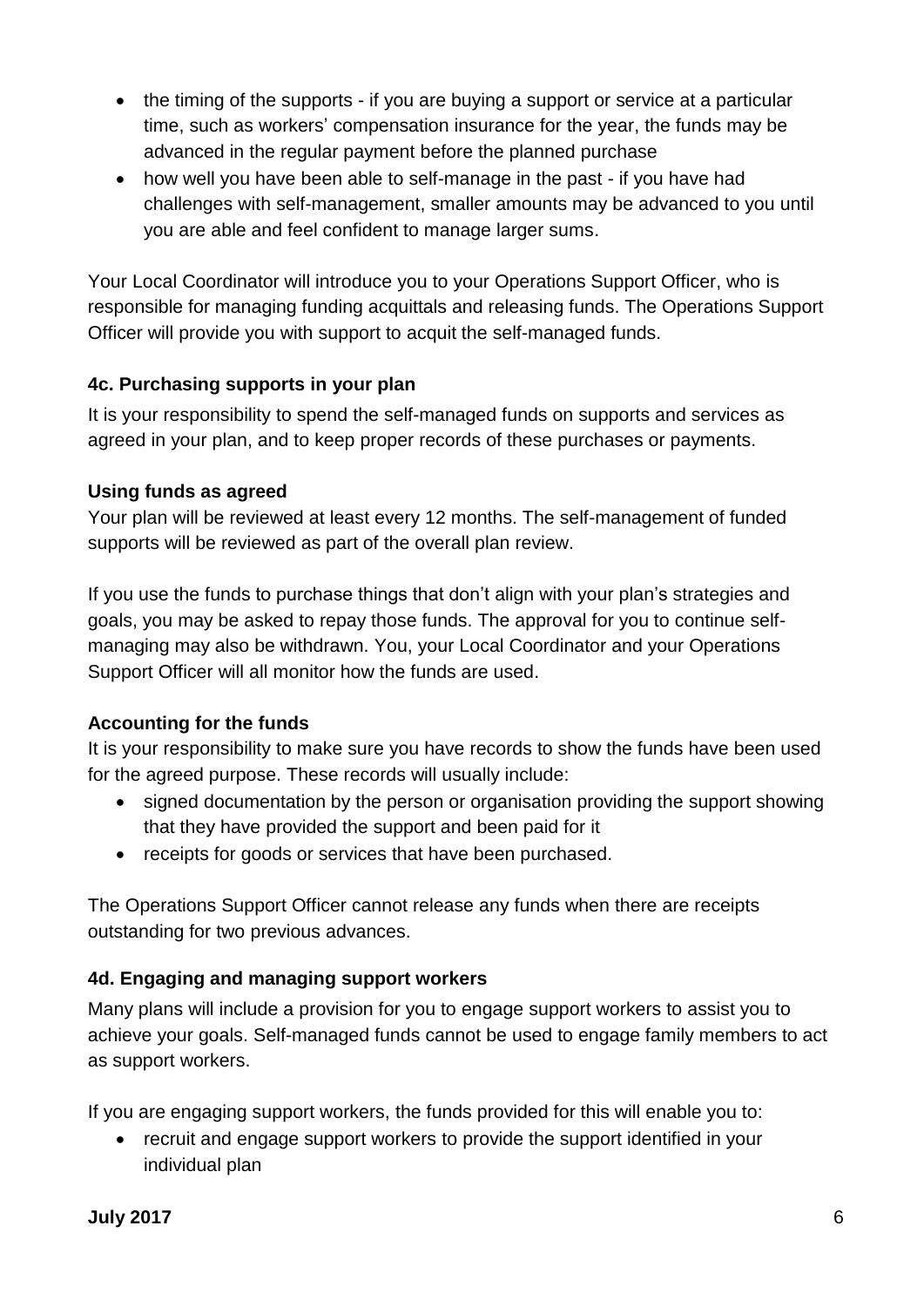- pay your support workers a reasonable wage
- meet your support workers' leave and other entitlements, if they are employees
- pay someone to support you when your usual support workers are sick or away
- provide suitable training for your support workers, if required
- purchase any professional services and resources you might need to assist you with self-managing your funding (e.g. book-keeping).

## **Advertising for support workers**

The first step in engaging support workers is advertising the position(s) in a way that attracts a good pool of applicants. The following questions will help you identify some key things to include in your advertisement:

- What goals in your plan will your workers support you to achieve?
- What are the main things potential workers should know about you? For example, what is important to you and what do you love doing?
- What personality traits are you most looking for?
- What activities do you imagine them doing when they are with you?
- What values, skills, knowledge, abilities and experience do they need in order to support you?

Your answers to these questions will help you identify your 'selection criteria' – the factors you will use to decide the most suitable applicant for you at this time.

If you've never employed people directly before, you may wish to get some help writing your first advertisement. Your Local Coordinator can connect you to people who can assist you with this.

# **Interviews**

Once you have received some job applications, you need to decide which applicants seem to be the most suitable based on your selection criteria. You then need to meet these people to decide which of them will be the most suitable. Formal or informal interviews are one common way that employers meet job applicants.

In an interview, you can ask questions that help you to find out who will be a good match. Be aware that in interviews, people **talk** about what they do – but you don't get to see what they do **in practice**. Sometimes, people say they do things one way when in fact they do things differently. Doing the pre-employment checks below is one way of addressing this risk. Your Local Coordinator can also connect you to experienced people who can assist you with this.

## **Pre-employment checks**

It is important that the people you hire to support you are suitable and able to work with you in ways that are respectful, safe and effective. Whilst no procedure can guarantee that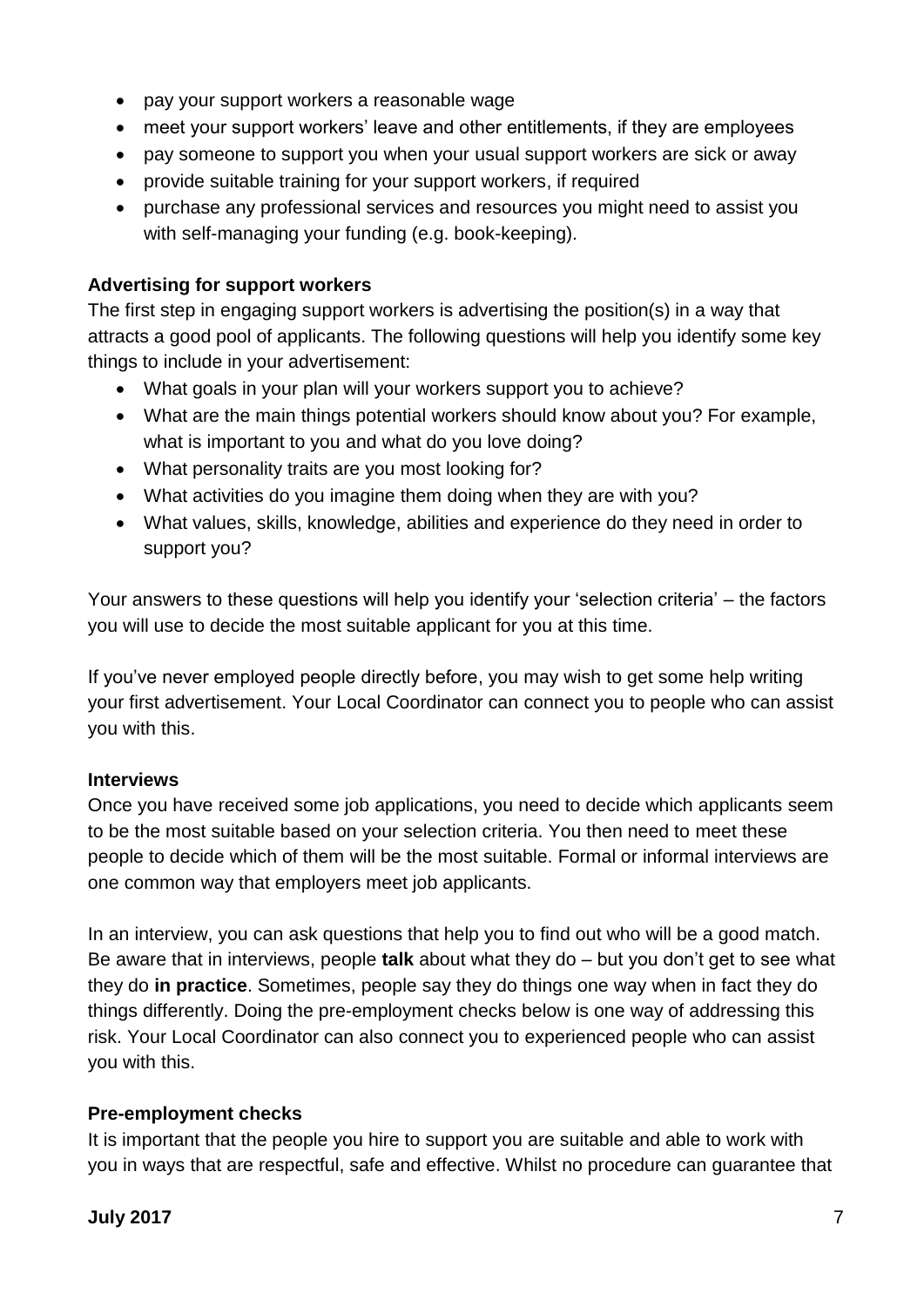the person you hire will be suitable, there are some checks that should be undertaken **before** a person starts working with you:

- The **National Police Certificate** lists a person's criminal and WA traffic court convictions and any charges before the court at the time the National Police Certificate is requested. For more information, see the [Western Australian Police](https://www.police.wa.gov.au/Police-Direct/National-Police-Certificates)  [website \(www.police.wa.gov.au > National Police Certificates\)](https://www.police.wa.gov.au/Police-Direct/National-Police-Certificates)
- Where the support worker will be working with a child, the worker must have been issued with a **Working With Children Card**. This is a legal requirement. For more information, see the [Working with Children Check website.](https://workingwithchildren.wa.gov.au/)

You should also seek written or verbal references for any people you are thinking about hiring as support workers. Wherever possible, it is useful to get references from their current or former employers.

#### **Getting new support workers started**

It is good practice to have 'induction training' to teach new support workers what they need to know in their role. You can provide information and direction about you, your supports and your preferences.

If you have particular needs, such as how to manage seizures, the worker may need thorough training on all aspects of supporting you well with these needs. It is especially important that their training includes what to do if something goes wrong.

With full-time or part-time employees, it can be worthwhile to establish things like probation periods and review dates. It can be very helpful for both parties to have a clear expectation from the start that the first few months will be a 'probation' period. Typically, this can be between three to six months. A probation period allows you to determine whether your new worker is suitable and competent and allows the worker to determine if the job is a good fit for them.

It is suggested that you regularly discuss your worker's progress with them throughout the probation period (at least monthly). Discussions about things that may not be working so well should support the worker to learn and succeed.

More information about probation periods is available from: [https://www.commerce.wa.gov.au/labour-relations/types-employment-arrangements-1.](https://www.commerce.wa.gov.au/labour-relations/types-employment-arrangements-1)

## **Ongoing supervision and training**

Providing regular feedback to your support workers about how well they are doing their job is important to establishing and maintaining a positive working relationship. Scheduling regular one-to-one meetings with each support worker enables you to discuss and solve any issues or concerns either of you might have as they arise.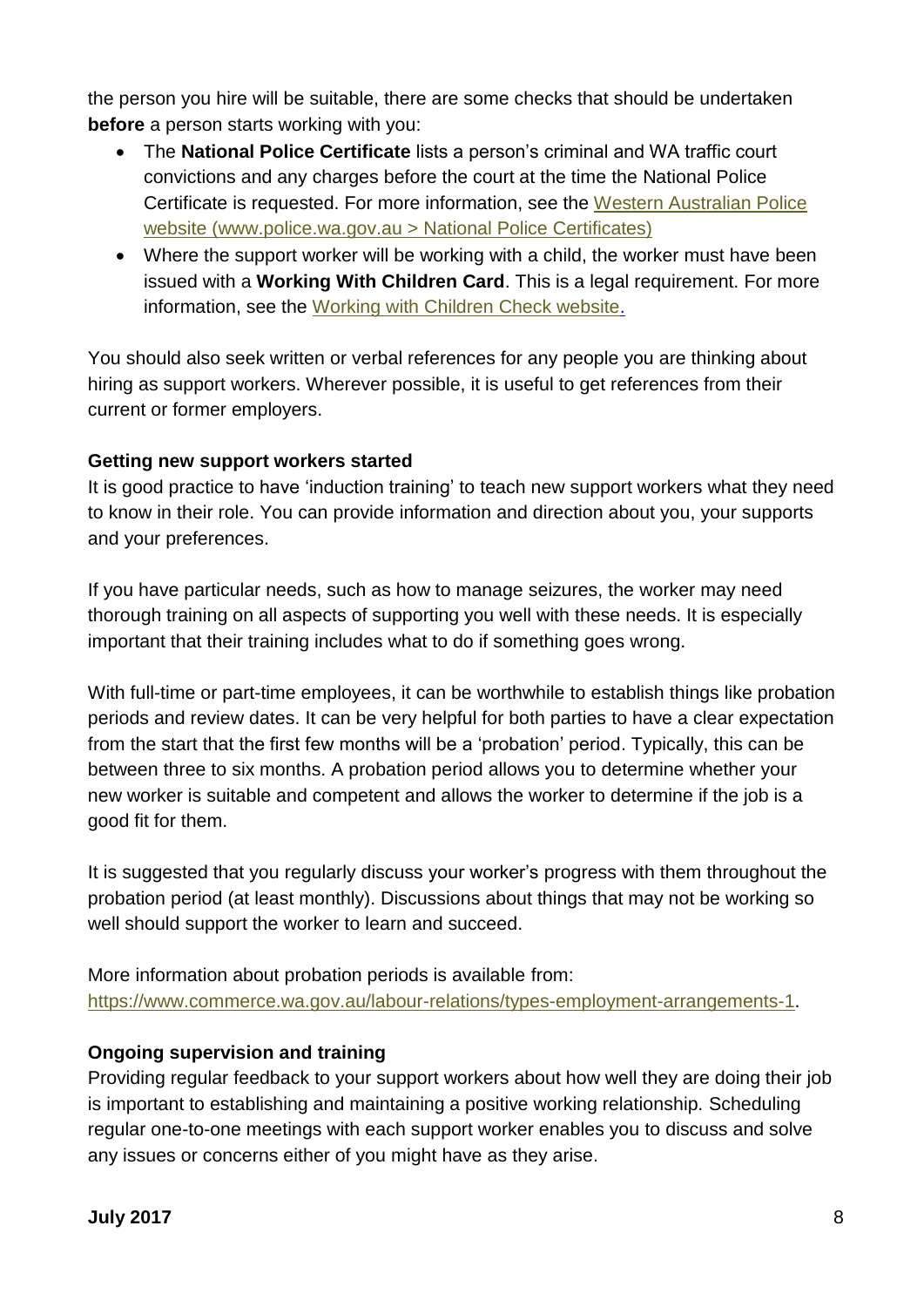It is recommended that you develop a very clear statement of the outcomes you want the support worker to achieve, or to help you achieve. Discussing these outcomes enables you to agree together what tasks they need to perform to achieve those outcomes. You might also identify and agree on any training or other support they might need to be effective in their role.

### **4e. Monitoring safety and quality**

You are responsible for the quality of the supports and services you purchase when you self-manage your funded supports.

All providers registered with Communities are required to meet the [National Standards for](https://www.dss.gov.au/our-responsibilities/disability-and-carers/standards-and-quality-assurance/national-standards-for-disability-services)  [Disability Services.](https://www.dss.gov.au/our-responsibilities/disability-and-carers/standards-and-quality-assurance/national-standards-for-disability-services) Under self-management, you can choose to engage providers and/or individuals who are not registered, as long as you take all reasonable steps to ensure the supports and services provided to you reflect the National Standards.

The six National Standards are:

- 1. **Rights**: The service promotes individual rights to freedom of expression, selfdetermination and decision-making and actively prevents abuse, harm, neglect and violence.
- 2. **Participation and Inclusion**: The service works with individuals and families, friends and carers to promote opportunities for meaningful participation and active inclusion in society.
- 3. **Individual Outcomes**: Services and supports are assessed, planned, delivered and reviewed to build on individual strengths and enable individuals to reach their goals.
- 4. **Feedback and Complaints**: Regular feedback is sought and used to inform individual and organisation-wide service reviews and improvement.
- 5. **Service Access**: The service manages access, commencement and leaving a service in a transparent, fair, equal and responsive way.
- 6. **Service Management**: The service has effective and accountable service management and leadership to maximise outcomes for individuals.

There are also [Indicators of Practice](https://www.dss.gov.au/our-responsibilities/disability-and-carers/publications-articles/national-disability-advocacy-program/national-standards-for-disability-services-indicators-of-practice-and-examples-of-evidence-for-ndap-agencies) that provide a description of the key elements of practice for each Standard. If you recognise these indicators in the supports you selfmanage, this is a strong sign that the supports are of good quality. As part of the National Disability Insurance Scheme (NDIS), a new [Quality and](https://www.dss.gov.au/disability-and-carers/programs-services/for-people-with-disability/ndis-quality-and-safeguarding-framework-0)  [Safeguarding Framework](https://www.dss.gov.au/disability-and-carers/programs-services/for-people-with-disability/ndis-quality-and-safeguarding-framework-0) for disability services is being developed. The Framework includes some strategies to consider in relation to promoting quality and safeguarding in services and empowering people with disability. You can find a summary of the Framework here: [https://www.dss.gov.au/disability-and-carers/programs-services/for](https://www.dss.gov.au/disability-and-carers/programs-services/for-people-with-disability/summary-of-the-ndis-quality-and-safeguarding-framework)[people-with-disability/summary-of-the-ndis-quality-and-safeguarding-framework](https://www.dss.gov.au/disability-and-carers/programs-services/for-people-with-disability/summary-of-the-ndis-quality-and-safeguarding-framework)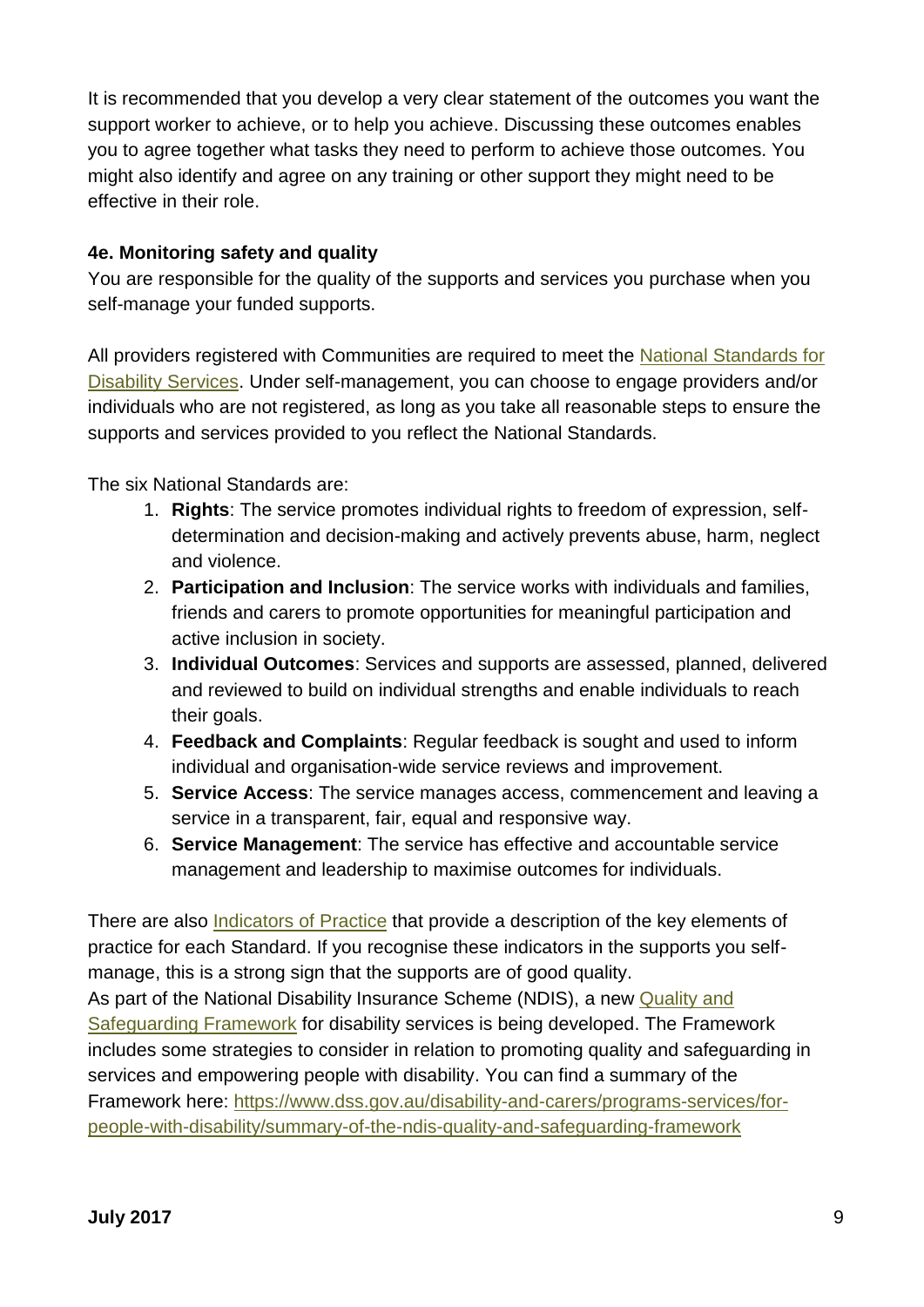## **Checking the quality of supports and services**

You are the best person to decide if you are receiving quality supports and services. If you are self-managing on behalf of a person with disability, the person receiving the support is the best source of information on how satisfied they are with the supports being provided. Some questions to think about:

- Effectiveness are the supports helping you to reach the goals in your plan?
- Safety are the supports being provided in a way that keeps you and your workers safe?
- Individual do you feel that the support is focused on meeting your needs? Is the support clearly discussed with you? Is it as flexible as you would like?
- Interactions are you being treated with respect and dignity? To what extent do you have a say in how the supports are being delivered?
- In what ways are the supports helping you to participate in your community?
- What are you doing to develop your support worker's ability to keep you safe and to deliver the services you need?
- Do your support worker and you both know what to do if things go wrong?

#### **Other ways to check quality**

If you are representing a person who has limited ability to verbally communicate how they feel about their care and supports, he or she may be very vulnerable to experiencing abuse and neglect.

It is important to closely observe what the person is communicating non-verbally, such as through their gestures, facial expressions, behaviours and reactions to particular people.

If possible, you should also try to regularly observe the service being provided, as part of assessing the quality of the service and the safeguarding measures in place. Building a strong support network around a person with disability is another way of decreasing the person's vulnerability.

#### **If things are not going as planned**

If you think that supports and services are not being delivered the way you expected, you should first speak directly with the person providing the support or service. You can have a family member, friend or an advocate assist you in this conversation if you need to, and you can also contact your Local Coordinator for support or advice.

If you or the person you are representing experience abuse, violence or neglect, or feel at risk of experiencing abuse, violence or neglect, you must make yourself and/or the person safe immediately.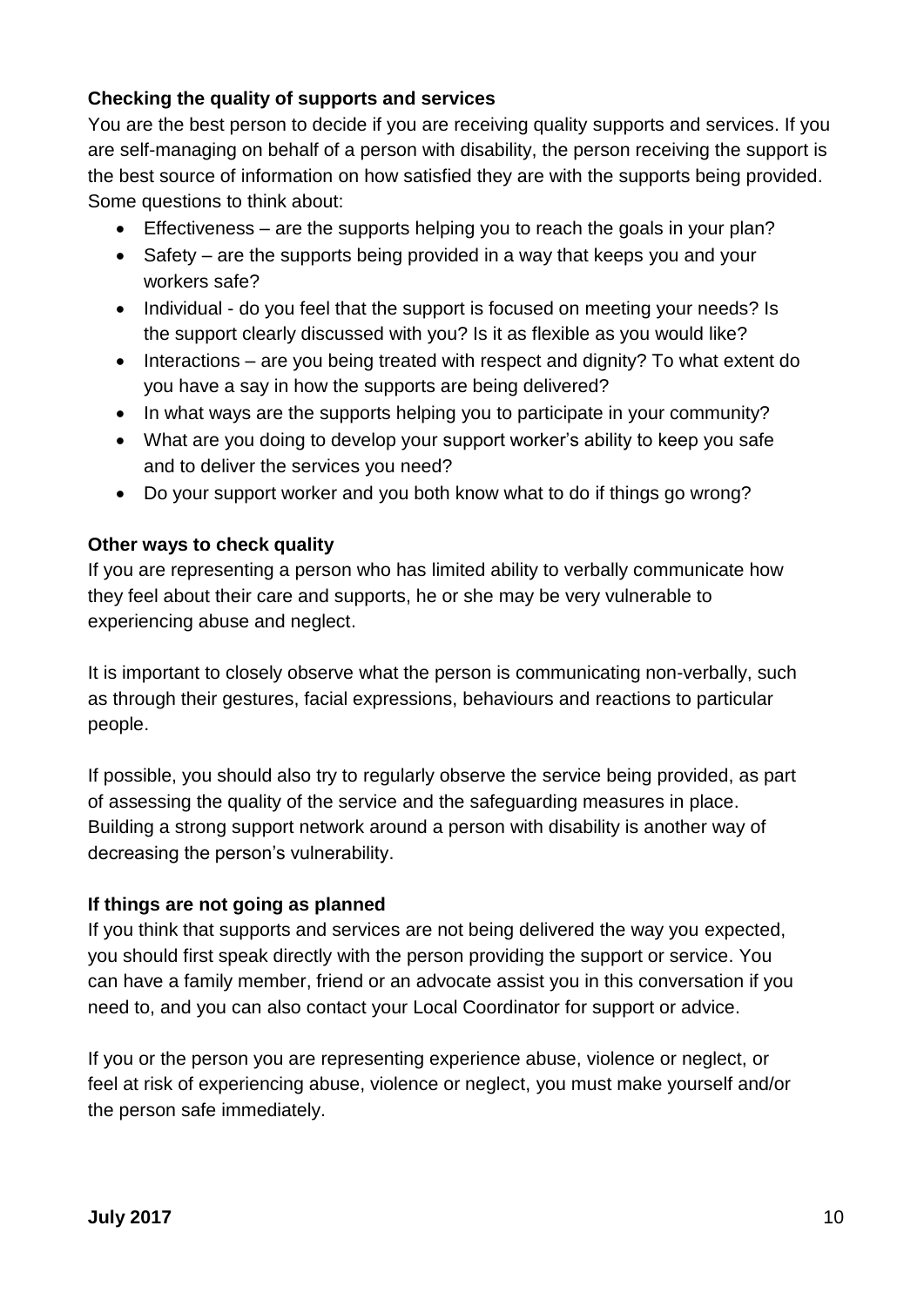The situation should be discussed with WA Police, the Department of Communities (Child Protection and Family Support) for matters relating to children, and/or relevant agencies such as the local hospital or a disability advocacy organisation (see below). You should also speak to your Local Coordinator for support as soon as you can. Communities will respond to safeguarding issues or concerns in accordance with its organisational policies.

Useful contacts in **urgent** situations:

- Western Australia Police: 131 444 (24 hours)
- Sexual Assault Resource Centre: 9340 1828 / 1800 199 888 (24 hours)
- Crisis Care Helpline: 9223 1111(metro), 1800 199 008 (country)
- Mental Health Emergency Response Line (after hours): 1300 555 788 (metro), 1800 676 822 (Peel), Rurallink 1800 552 002 (rural and remote)
- Healthdirect Australia: 1800 022 222
- National After Hours GP Helpline: 1800 022 222.

## Other Useful Contacts:

- Department of Communities (Child Protection and Family Support): 9222 2555 (metro), 1800 622 258 (country) (Monday to Friday)
- Office of the Public Advocate: 1300 858 455 (Monday to Friday)
- Disability advocacy finder: <https://disabilityadvocacyfinder.dss.gov.au/disability/ndap/>

## **Other resources**

There are a range of resources available to help people, family and carers with engaging support workers:

- Carers WA: 'A Guide for Family Carers about Getting Supports' (2012) covers topics such as advertising, interviewing and legal responsibilities. This and other booklets are available on the [Carers WA website](https://www.carerswa.asn.au/publications/publications-videos/) (www.carerswa.asn.au > Publications > Publications & videos)
- My Place (WA): ['A Guide to Engaging your own Support Workers'](https://www.myplace.org.au/downloads/MyPlace_EngagingBooklet_Web.pdf) covers topics such as preparing a budget, weekly plan and rosters, advertising, training and managing support workers. This is available on the My Place (WA) website (www.myplace.org.au > You can do it all yourself)
- WAiS: 'Engaging Your Own Supports' includes information about responsibilities of employing workers. This guide is available from WAiS – [www.waindividualisedservices.org.au](http://www.waindividualisedservices.org.au/)

# **5. What if you change your mind?**

As with all parts of your individual plan, if the self-management of funded supports is not working for you, you can speak with your Local Coordinator who will help you to make alternative arrangements.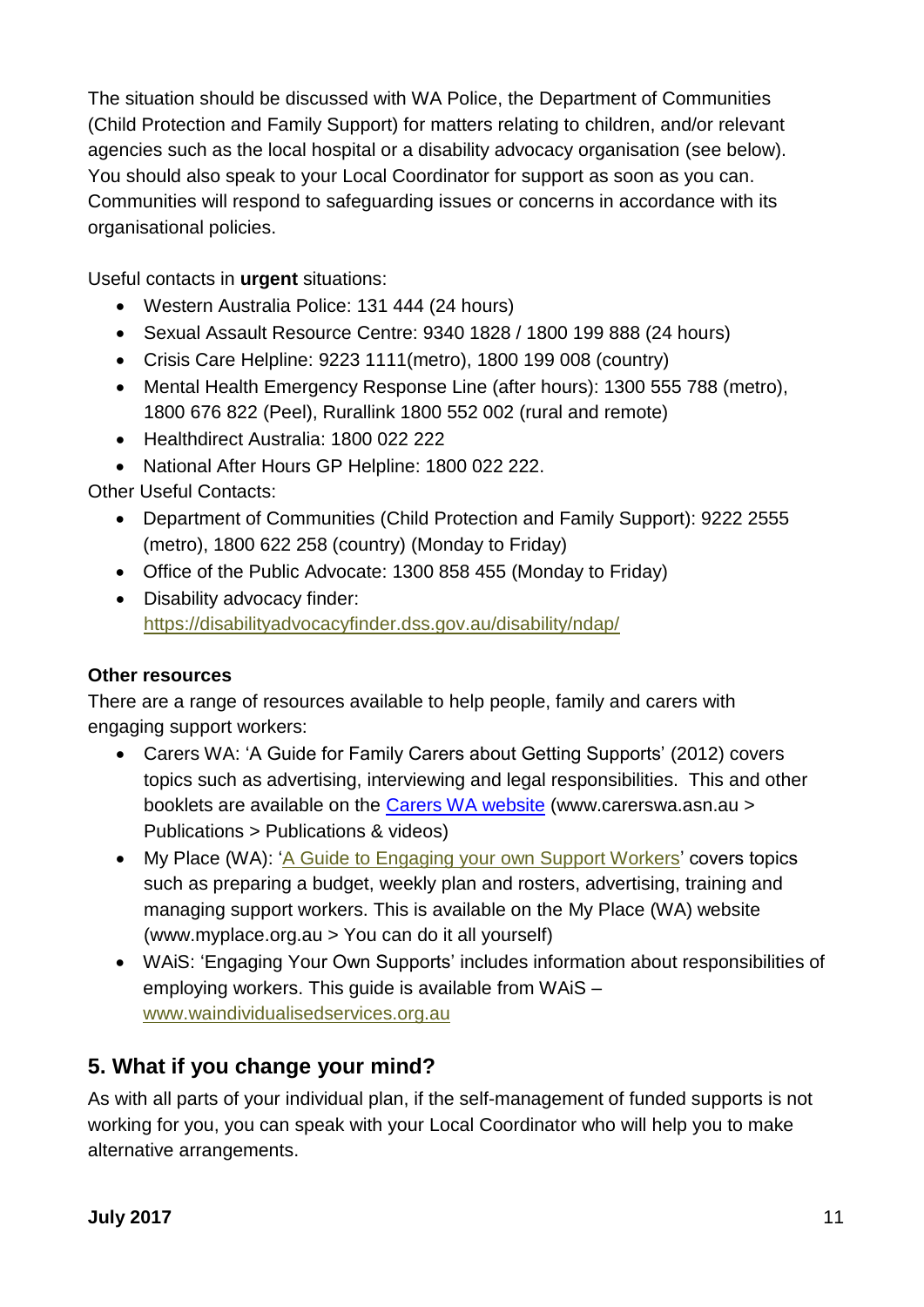#### **APPENDIX 1: Self-Management Checklist**

This document confirms that \_\_\_\_\_\_\_\_\_\_\_\_\_\_\_\_\_\_\_\_ and \_\_\_\_\_\_\_\_\_\_\_\_\_\_\_\_\_\_\_\_

[Name of Person/Representative]

have discussed the responsibilities of self-management.

\_\_\_\_\_\_\_\_\_\_\_\_\_\_\_\_\_\_\_\_ [Name of Person/Representative]

|                                                          | has read and understood the Self-Management Guide, and other relevant<br>documents such as the National Standards for Disability Services  |  |  |
|----------------------------------------------------------|--------------------------------------------------------------------------------------------------------------------------------------------|--|--|
| $\Box$                                                   | can comply with all applicable legal requirements                                                                                          |  |  |
| $\Box$                                                   | can meet legal responsibilities when engaging individuals as employees or<br>independent contractors                                       |  |  |
|                                                          | will maintain a dedicated bank account reserved solely for the purpose of self-<br>managed funds (where funds are paid in advance)         |  |  |
|                                                          | will take all reasonable steps to ensure that self-managed supports and services<br>reflect the National Standards for Disability Services |  |  |
| $\Box$                                                   | can source supports to undertake self-management, as well as specialist advice,<br>training and development, if required                   |  |  |
| $\Box$                                                   | will ensure that self-managed supports are consistent with the strategies and goals<br>in their individual plan                            |  |  |
| $\Box$                                                   | will ensure that accurate and up-to-date records will be kept                                                                              |  |  |
| $\Box$                                                   | will submit acquittal reports within agreed timeframes                                                                                     |  |  |
| $\Box$                                                   | will have appropriate safeguarding measures in place                                                                                       |  |  |
| $\Box$                                                   | is not currently subject to bankruptcy proceedings or bankrupt or insolvent under<br>administration*                                       |  |  |
| $\perp$                                                  | has not been convicted of fraud or similar offences*                                                                                       |  |  |
| Additional responsibilities for the Representative only: |                                                                                                                                            |  |  |
| As the representative for<br>can:                        |                                                                                                                                            |  |  |

[Name of Supported Person] [Name of Representative]

□ support decisions that reflect the Supported Person's choices and preferences, and act in their best interests

☐ hold funds on trust for the benefit of the Supported Person

\_\_\_\_\_\_\_\_\_\_\_\_\_\_\_\_\_\_\_\_\_\_ \_\_\_\_\_\_\_\_\_\_\_\_\_\_\_\_\_\_\_\_\_\_ Signature of Local Coordinator **Date** 

\*Being subject to bankruptcy proceedings may not preclude a person from undertaking self-management, but will be considered as part of the approval process. If a person is currently bankrupt or insolvent under administration, or has been convicted of fraud or similar offences, self-management will not be approved.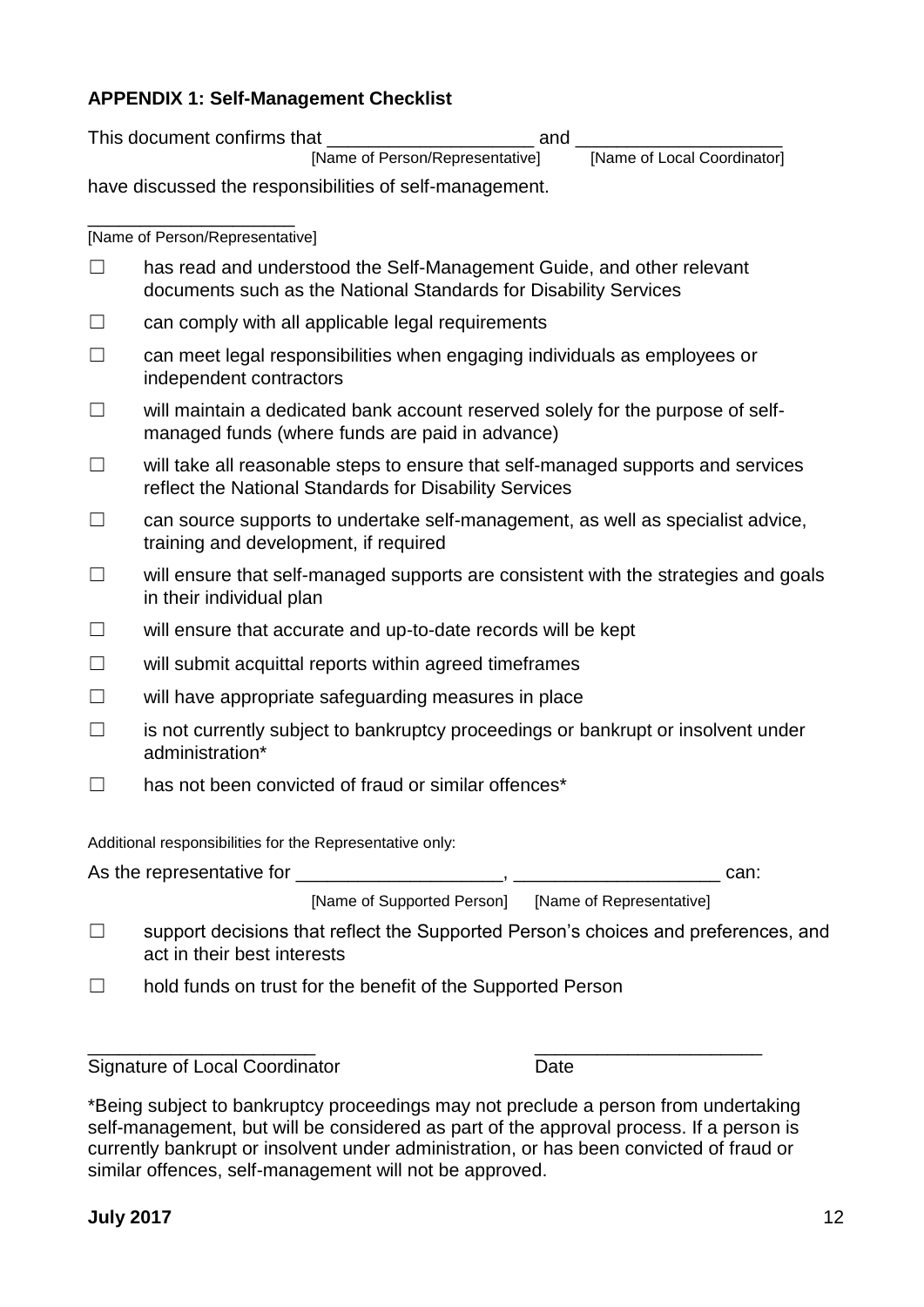#### **APPENDIX 2: Acceptance of Grant Funds Agreement – Person**

# **Self-management of funded supports**

These are the terms and conditions for the provision of funds by the Department of Communities (Disability Services) in relation to the supports and services agreed in the plan for [Name of Person].

In accepting these funds, I confirm that I have discussed the following terms and conditions with the Local Coordinator or Operations Support Officer, and I agree that:

 $\Box$  I have read and understood the Self-Management Guide and I have completed the Self-Management Checklist with the Local Coordinator. I acknowledge that I am ultimately responsible for deciding who I engage to support me and for meeting the legal obligations associated with engaging individuals as either employees or independent contractors. Communities is not responsible in any way for the decisions that I make in this regard.

 $\Box$  I acknowledge that the funds must only be used for the purposes as identified in my plan. Funds paid in advance must be paid into a dedicated account reserved solely for the purposes of self-managed funds. I will discuss with the Local Coordinator any funds that are not required within the period of my plan.

 $\Box$  I will be required to repay to Communities any funds not spent in accordance with my plan.

 $\Box$  I will keep receipts and records of how the funds are spent and will provide them to Communities within the timeframe agreed with the Local Coordinator. I understand that Communities may undertake an audit and will take appropriate action for any misuse of funds.

 $\Box$  I will notify the Local Coordinator immediately of any material change in circumstances that may affect my plan or my capacity to self-manage funded supports.

 $\Box$  I understand that approval for self-management of funds may be suspended or withdrawn if concerns or allegations arise in relation to my capacity to self-manage, or about the quality of the services being provided to me.

 $\Box$  I am not currently subject to bankruptcy proceedings or bankrupt or insolvent under administration. I have not been convicted of fraud or similar offences. I will notify Communities immediately if this changes.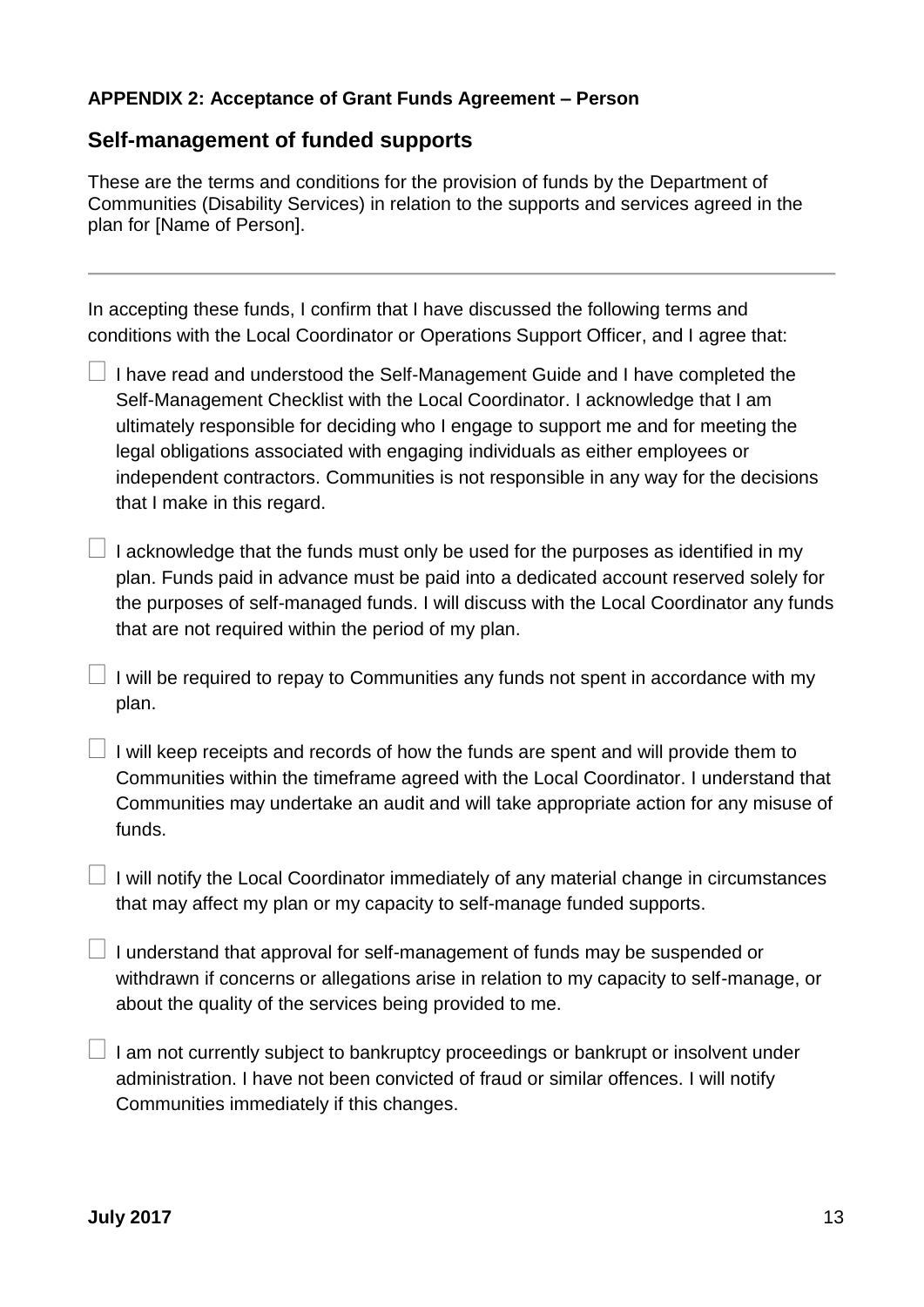\_\_\_\_\_\_\_\_\_\_\_\_\_\_\_\_\_\_\_\_\_\_ Person's name (receiving the funds)

\_\_\_\_\_\_\_\_\_\_\_\_\_\_\_\_\_\_\_ **Signature** 

Date:

I acknowledge that I have determined that [Name of Person] may self-manage funded supports as agreed in their plan.

\_\_\_\_\_\_\_\_\_\_\_\_\_\_\_\_\_\_\_\_\_\_ Local Coordinator/Area Manager

\_\_\_\_\_\_\_\_\_\_\_\_\_\_\_\_\_\_\_\_\_

**Signature** 

Date: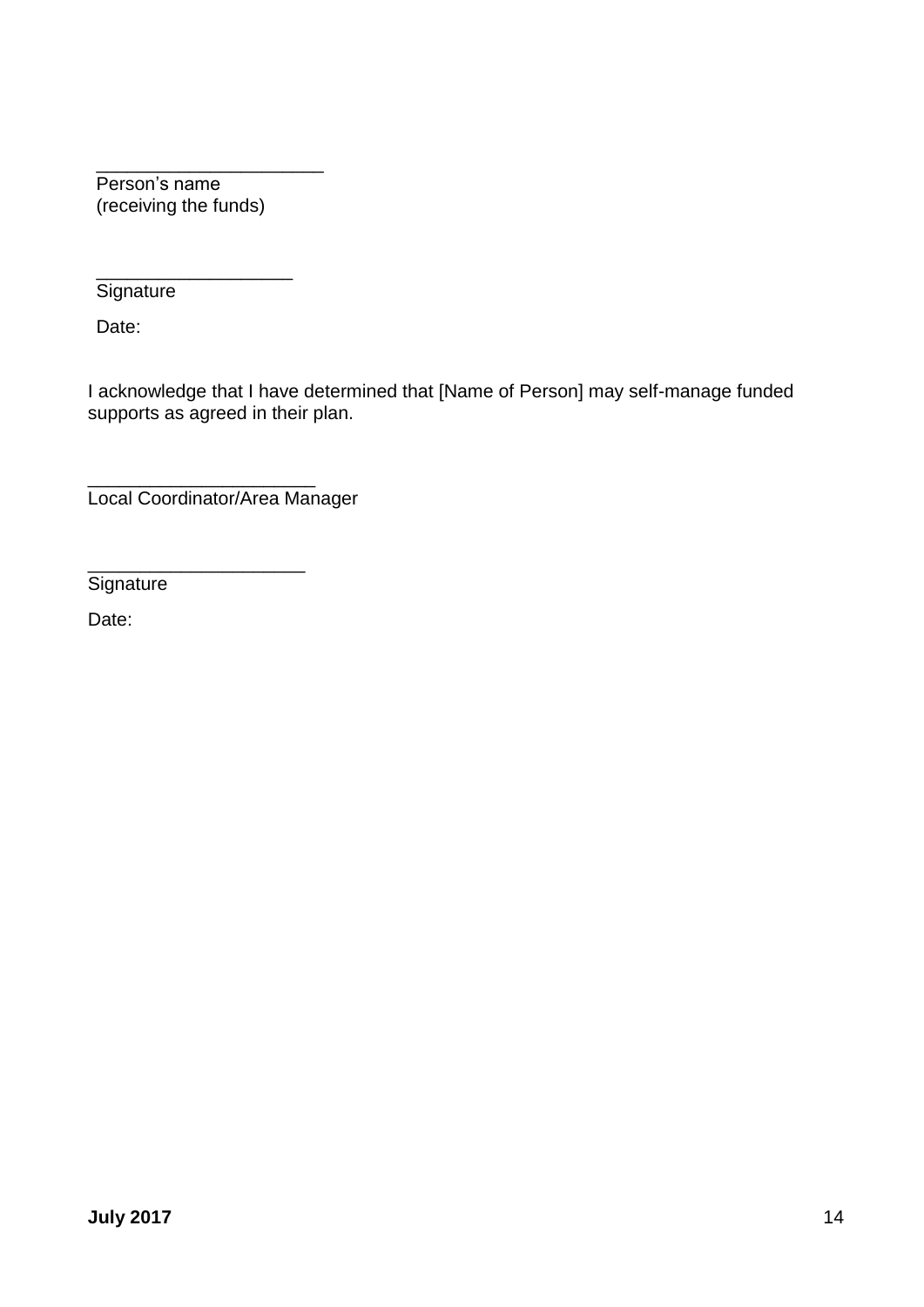#### **Acceptance of Grant Funds Agreement – Representative**

# **Representative management of funded supports**

These are the terms and conditions for the provision of funds by the Department of Communities (Disability Services) in relation to the supports and services agreed in the plan for the Supported Person [Name of Supported Person].

In accepting these funds, I confirm that as the Representative for the Supported Person I have discussed the following terms and conditions with the Local Coordinator or Operations Support Officer, and I agree that:

- $\Box$  I have read and understood the Self-Management Guide and I have completed the Self-Management Checklist with the Local Coordinator. I acknowledge that as Representative I may act as the agent of the Supported Person or in my own capacity, and that I am either partially or wholly responsible for deciding who I engage to support the Supported Person and for meeting the legal obligations associated with engaging individuals as either employees or independent contractors. Communities is not responsible in any way for the decisions that I make in this regard.
- $\Box$  When I enter into contracts for the benefit of the Supported Person I must make it clear to the service provider whether I am acting in my capacity as the agent of the Supported Person or whether I am doing so in my own capacity. I understand I may be wholly or partially responsible for meeting relevant contractual obligations.
- $\Box$  I understand my responsibility to take all reasonable steps to protect the safety and wellbeing of the Supported Person. I must notify Communities immediately if the safety or wellbeing of the Supported Person is compromised or threatened.
- $\Box$  I acknowledge that in my capacity as Representative, I must endeavour to reflect the Supported Person's choices and preferences, and must act in the best interests of the Supported Person at all times.
- $\Box$  I will notify the Local Coordinator immediately of any material change in circumstances that may affect the plan for the Supported Person, or my capacity to manage funded supports.
- $\Box$  I acknowledge that I will hold the funds on trust for the benefit of the Supported Person. Funds paid in advance must be paid into a dedicated account reserved solely for the purposes of managed funds.